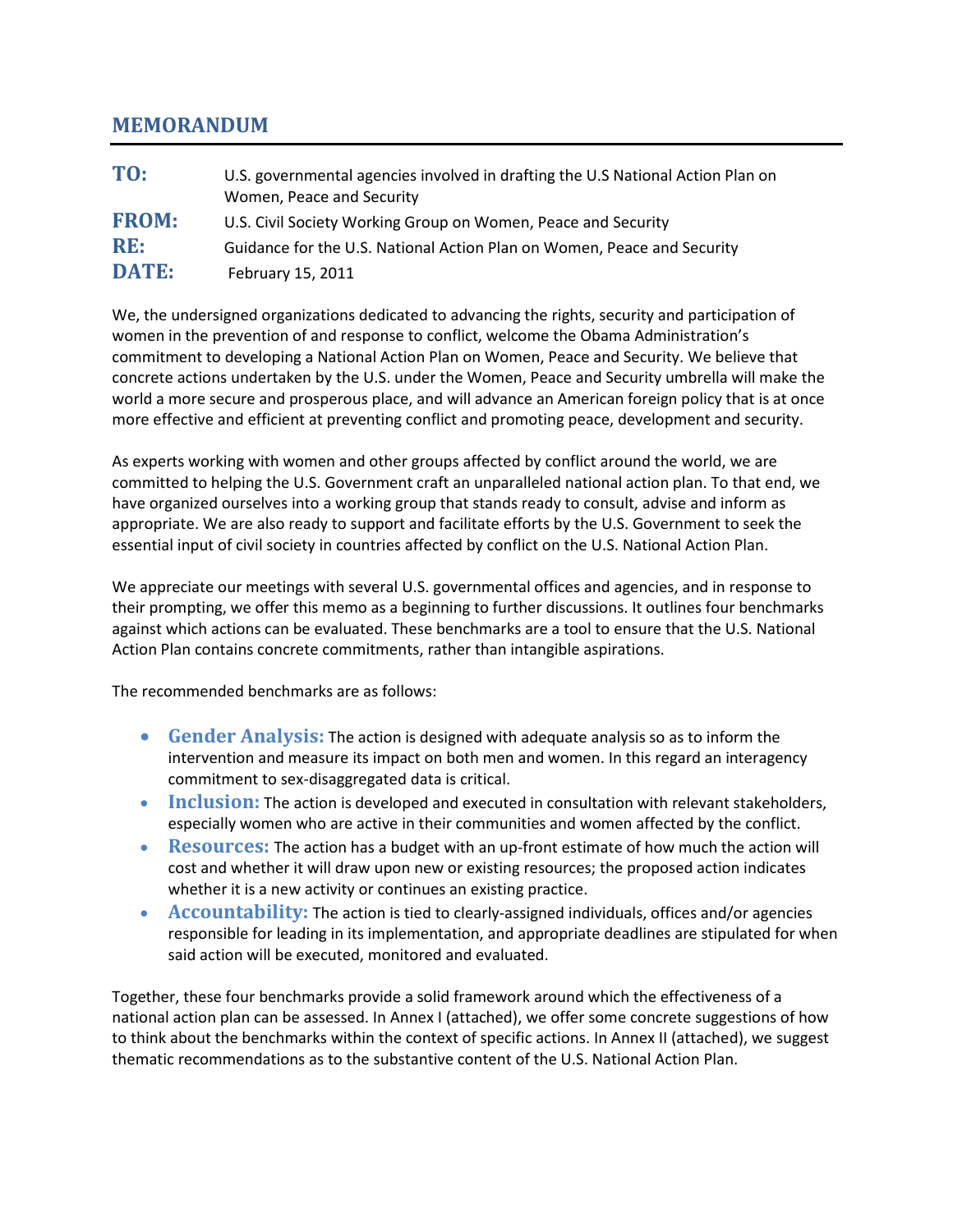We welcome the U.S. government's effort to codify its commitment to Women, Peace and Security through the penning of a national action plan. We encourage this memo to be disseminated widely among U.S. governmental agencies who will be involved in the process and implementation of the U.S. National Action Plan. We look forward to continued collaboration in this process, and providing input to a draft in coming weeks.

## U.S. Civil Society Working Group on Women, Peace and Security

CARE USA Catholic Relief Services Church World Service Global Gender Initiative, Elliott School of International Affairs, The George Washington University Institute for Inclusive Security International Civil Society Action Network (ICAN) International Rescue Committee (IRC) Peace X Peace Refugees International United Nations Association National Capital Area (UNA-NCA) Women for Women International Women In International Security (WIIS), Georgetown University Women's Refugee Commission

Please direct any responses to this memo to the working group's convener: Kathleen Kuehnast, Director--Gender and Peacebuilding Center, U.S. Institute of Peace, at [kkuehnast@usip.org](mailto:kkuehnast@usip.org)

**"***Women should have access to the same opportunities and be able to make the same choices as men. Experience shows that countries are more peaceful and prosperous when women are accorded full and equal rights and opportunity. When those rights and opportunities are denied, countries often lag behind***."** US National Security Strategy, 2010, p. 38

*"Women are usually the ones left behind, so the QDDR's emphasis on ensuring that both women and men's unique circumstances are considered in the breadth of all U.S. foreign policy and aid is a landmark change.***"** Quadrennial Diplomacy and Development Review, 2010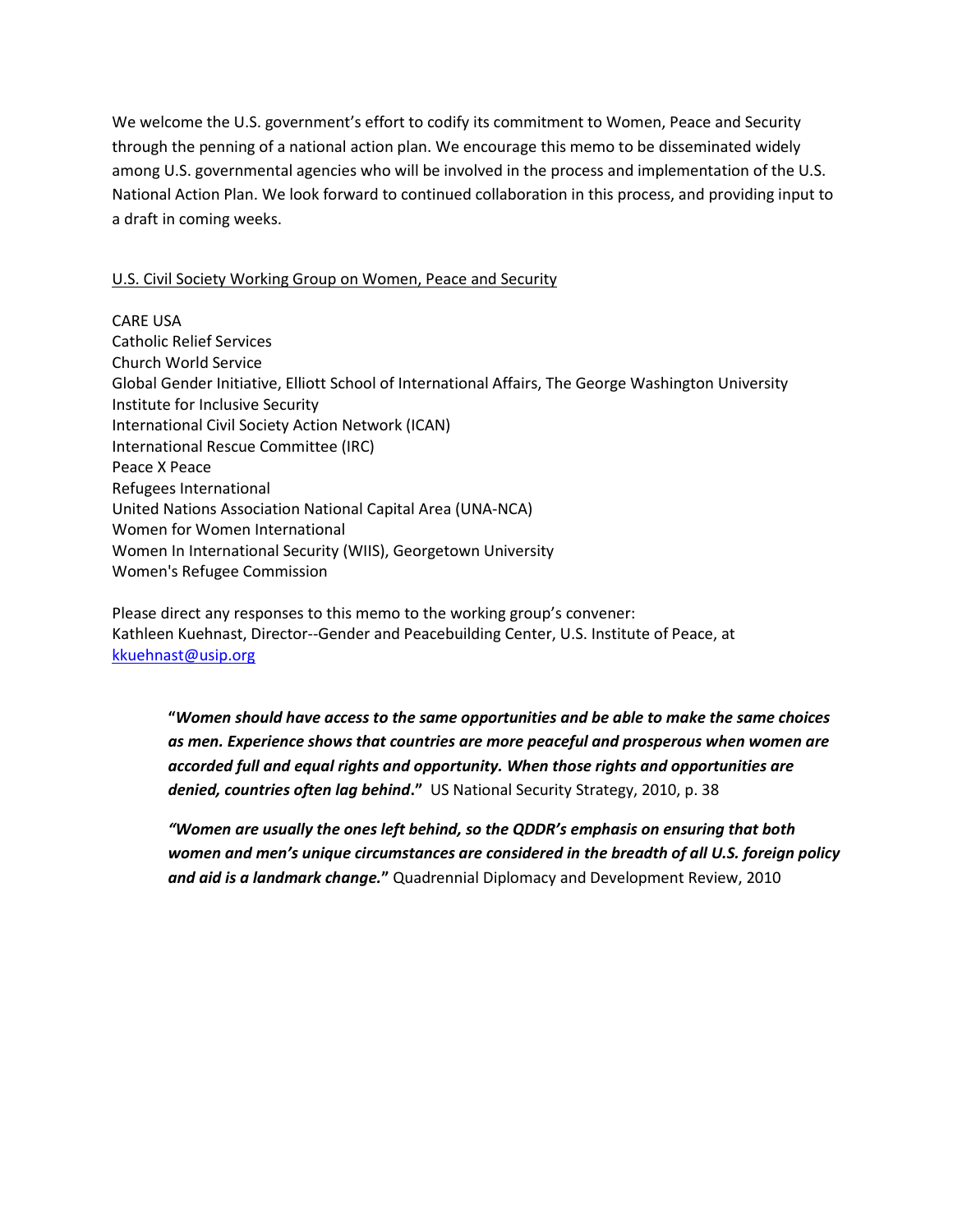### **ANNEX I**

## *Example 1*

An action under the pillar of "protection" may relate to the training of U.S. forces prior to deployment to conflict areas.

Application of benchmarks to assess the effectiveness of this action:

| <b>Gender Analysis</b> | Will a preliminary assessment of the differential security and protection needs of<br>women and men be undertaken to inform the training?    |
|------------------------|----------------------------------------------------------------------------------------------------------------------------------------------|
|                        | Will the proposed training benefit both men and women?                                                                                       |
|                        | Will sex-disaggregated data be collected so as to measure the impact of the<br>training on the forces and the community?                     |
| <b>Inclusion</b>       | Does the action define how to ensure affected and active women in the<br>communities in question have been consulted to inform the training? |
| <b>Resources</b>       | How much will this cost?                                                                                                                     |
|                        | Are resources available to conduct the training?                                                                                             |
|                        | Are these new or existing resources?                                                                                                         |
|                        | If new resources are required, what is the plan to secure adequate funding?                                                                  |
| Accountability         | Which office is responsible for executing the training?                                                                                      |
|                        | What individual within this office is responsible?                                                                                           |
|                        | How is implementation measured, monitored, and evaluated?                                                                                    |
|                        | Will the person responsible be held accountable for implementation of the action<br>in her or his performance evaluation?                    |

# *Example 2*

An action under the pillar of "participation" might relate to the inclusion of women on all negotiating teams, inclusive of teams assembled by the U.S. and those assembled in countries affected by conflict.

Application of benchmarks to assess the effectiveness of this action:

| <b>Gender Analysis</b> | Will an analysis be conducted to determine how women and men are affected by<br>events and who (men or women) has influence and will be constructive<br>contributors for a positive outcome for peace? |
|------------------------|--------------------------------------------------------------------------------------------------------------------------------------------------------------------------------------------------------|
|                        | What has been the impact of the inclusion of women on the content of the<br>negotiating agenda?                                                                                                        |
| <b>Inclusion</b>       | What targets have been established to ensure adequate representation of<br>women peacemakers as parties to the negotiations and in the existing negotiating<br>teams?                                  |
|                        | Does the action specifically stipulate that women who are active in this<br>community and affected by this conflict are included?                                                                      |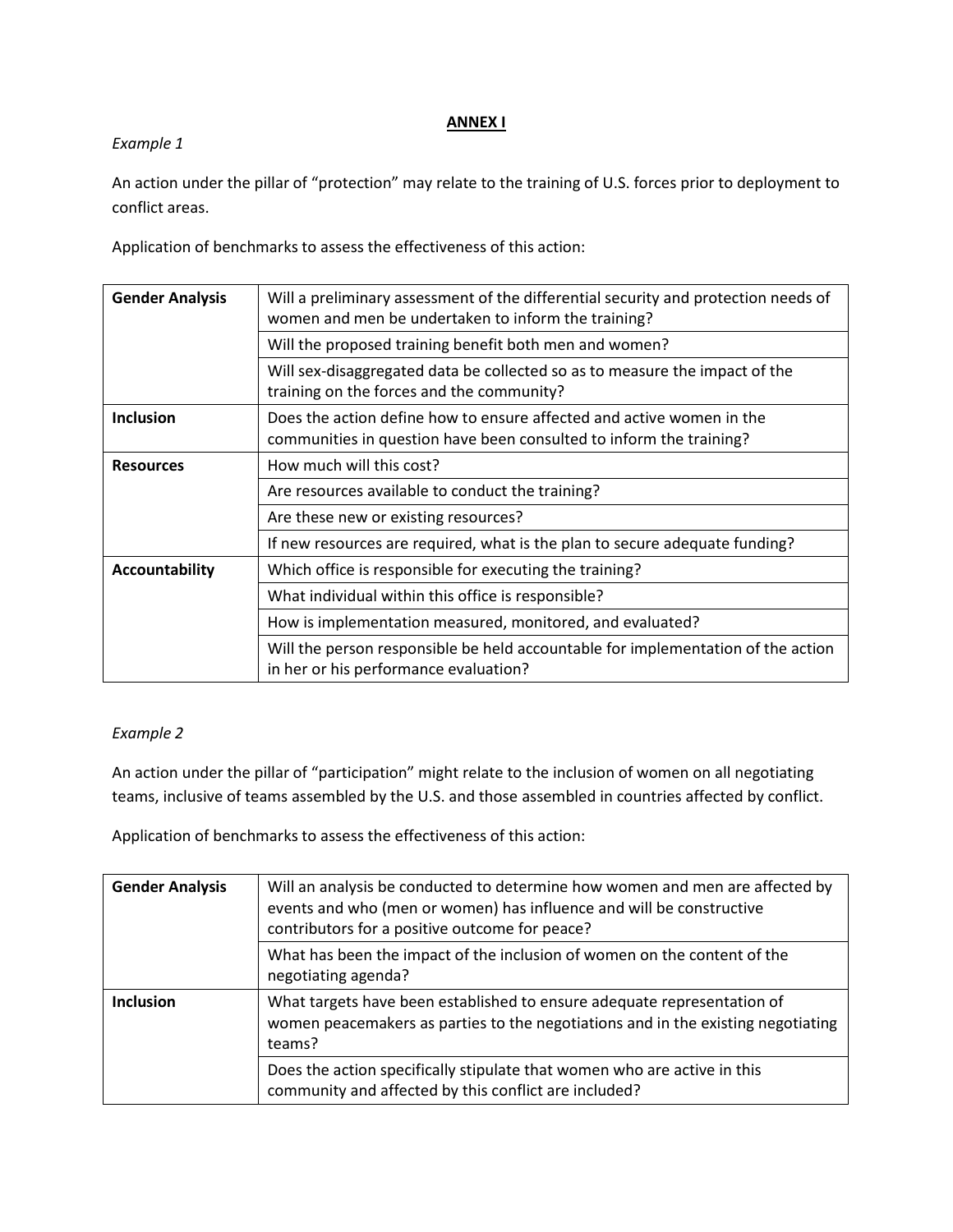|                       | Have suggestions been included for how to incentivize women's inclusion on<br>negotiating teams?                           |
|-----------------------|----------------------------------------------------------------------------------------------------------------------------|
| <b>Resources</b>      | How much will this cost?                                                                                                   |
|                       | Are there any funds set aside to ensure women peacemakers have equal access<br>to the negotiations?                        |
|                       | Are these new or existing resources?                                                                                       |
|                       | In the case of the former, what is the plan to secure adequate funding?                                                    |
| <b>Accountability</b> | What office or individual is responsible for meeting this goal?                                                            |
|                       | Is the inclusion of women part of the mandate of the office or individual<br>responsible for structuring the negotiations? |
|                       | How will this office or individual be held accountable?                                                                    |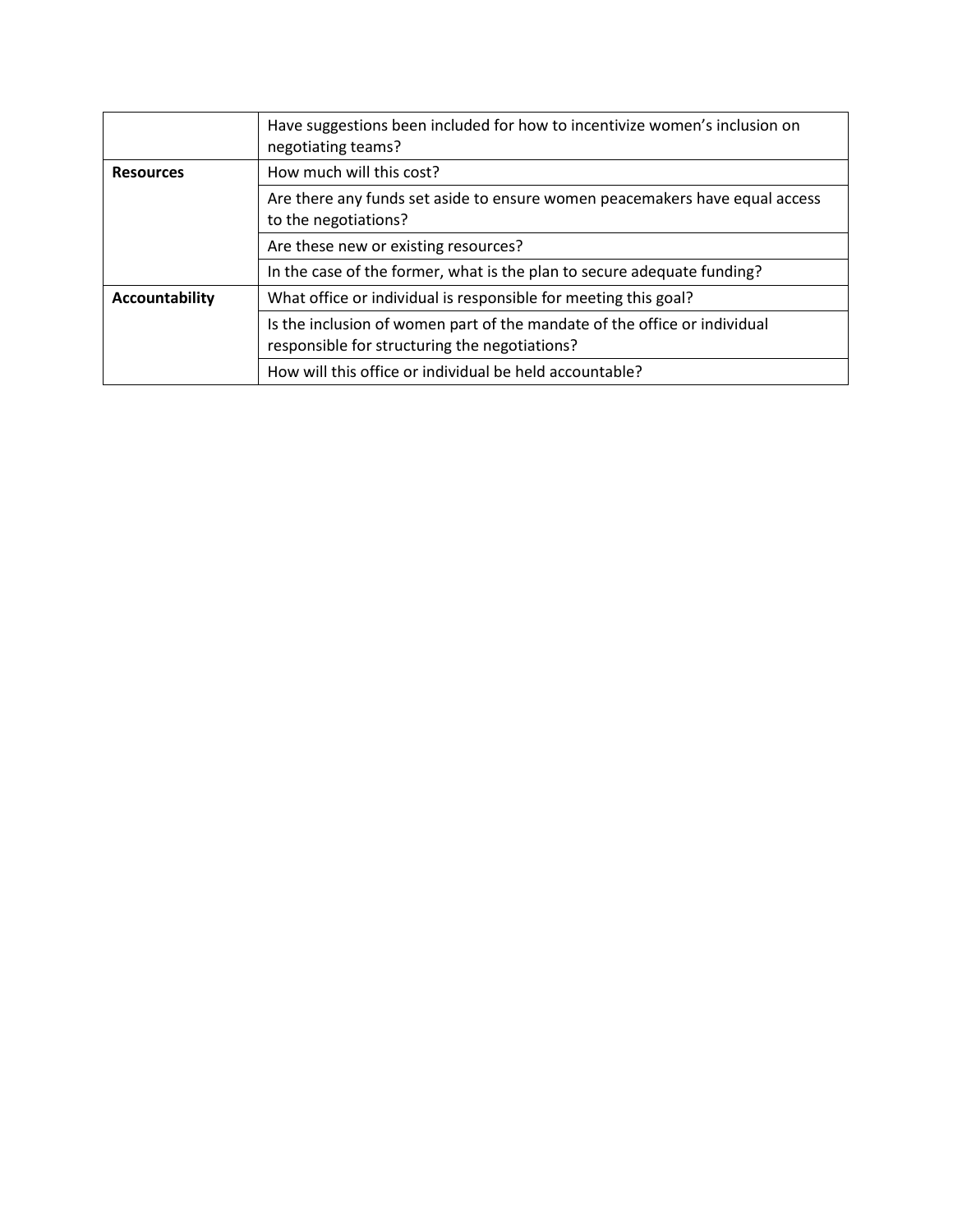### **ANNEX II**

The U.S. Civil Society Working Group on Women, Peace and Security proposes that the following areas of focus be addressed in the U.S. National Action Plan.

### **PARTICIPATION**

#### Diplomacy

- Women's inclusion on US mediation and negotiation teams.
- Training on the value of women's participation for Foreign Service Officers, USAID mission directors, and US ambassadors.
- Women's participation in US-funded training programs for foreign police, judicial, and military personnel, as well as exchange programs, seminars and conferences.
- Systematic consultations with women's groups for all U.S.-mediated or U.S.-supported peace processes, including direct assistance to civil society organizations working on women, peace and security in fragile states.
- Financial support for the participation of women in peace negotiations, donor conferences, and other related decision-making fora.

Humanitarian, post-conflict reconstruction and economic growth programming

- Gender analysis required as a component of all proposal solicitations issued by US Government agencies.
- Consultation with women in the design and implementation of humanitarian and post-conflict reconstruction and economic growth programs
- Women from displaced communities, returning refugee and formerly internally-displaced communities are included in all efforts to strengthen participation.
- Sex-disaggregated data collection on women's participation in the security sector and in postconflict reconstruction and economic growth programs.

### **PREVENTION AND PROTECTION**

Conflict and peacekeeping

- Gender perspectives included as an element in theater campaign plans, guidance and strategy.
- Gender-based indicators incorporated into conflict early-warning systems and protocols for gender analysis in conflict mapping and reporting.
- Support for women's coalitions working to mitigate conflict.
- U.S. pressure for UN peacekeeping missions to have strong mandates on civilian protection and their role in protection against sexual and gender-based violence.
- Pre-deployment training for all troops and police on women, peace and security, international human rights standards, their role in preventing and responding to violence against women and sexual exploitation.